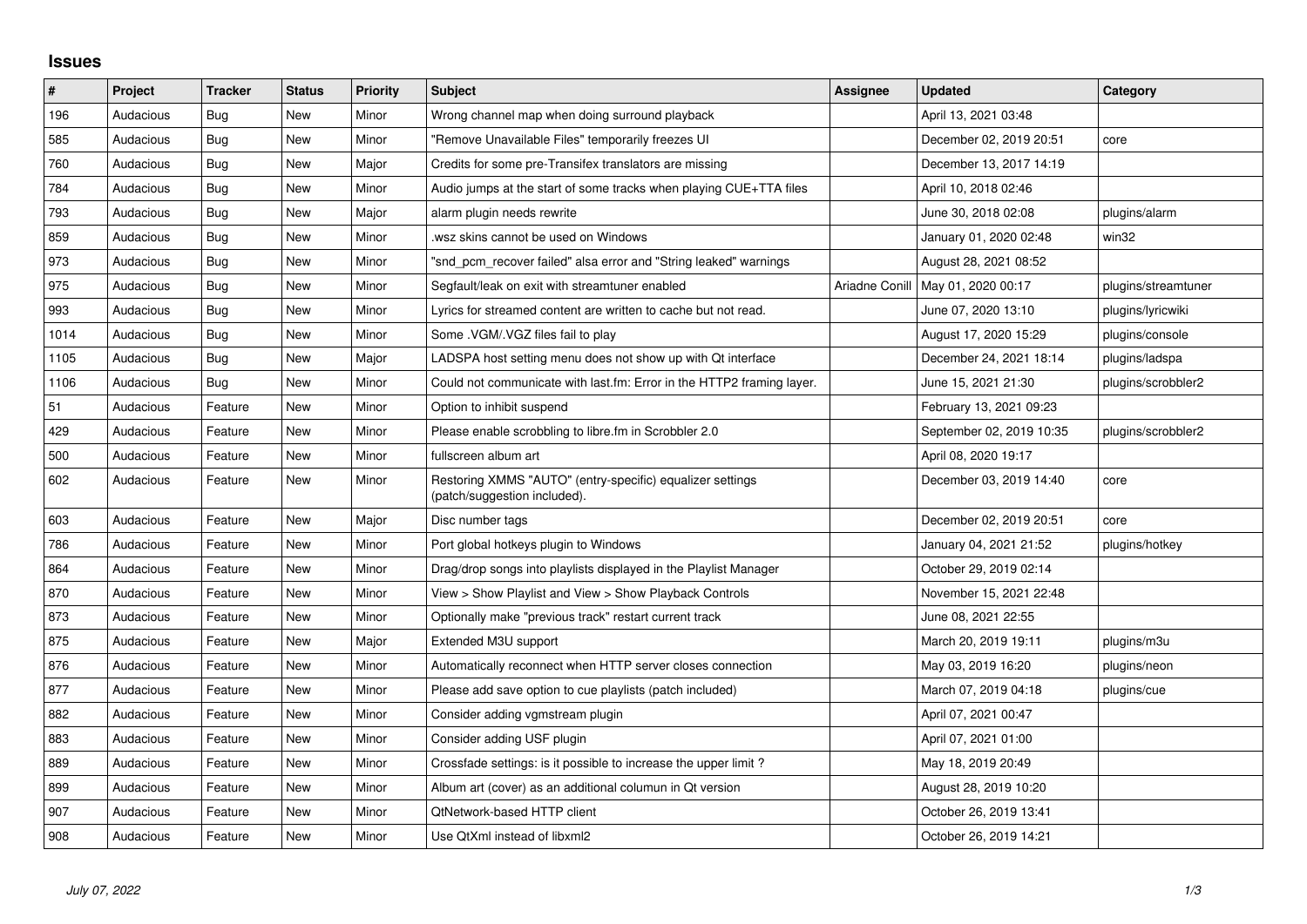| #    | Project   | <b>Tracker</b> | <b>Status</b> | <b>Priority</b> | <b>Subject</b>                                                                                      | <b>Assignee</b> | <b>Updated</b>                    | Category                 |
|------|-----------|----------------|---------------|-----------------|-----------------------------------------------------------------------------------------------------|-----------------|-----------------------------------|--------------------------|
| 909  | Audacious | Feature        | New           | Minor           | remember open/close status of equalizer and equalizer-presets<br>windows                            |                 | April 22, 2020 06:56              | libaudgui                |
| 913  | Audacious | Feature        | New           | Minor           | Play / create new playlist from selection                                                           |                 | December 02, 2019 20:13           | plugins/qtui             |
| 918  | Audacious | Feature        | <b>New</b>    | Minor           | Replace libguess with libuchardet                                                                   |                 | November 19, 2019 05:50           |                          |
| 924  | Audacious | Feature        | New           | Minor           | Option to replace playlist contents by drag and drop                                                |                 | December 02, 2019 20:15           |                          |
| 943  | Audacious | Feature        | New           | Minor           | Being able to add several folders to the library, and arrange that<br>Audacious recognizes symlinks |                 | March 23, 2020 15:41              | plugins/search tool      |
| 945  | Audacious | Feature        | New           | Minor           | Balance control in newer interface                                                                  |                 | March 23, 2020 13:28              | plugins/qtui             |
| 955  | Audacious | Feature        | New           | Minor           | Enqueue option                                                                                      |                 | April 09, 2020 03:54              |                          |
| 956  | Audacious | Feature        | <b>New</b>    | Minor           | Stream to chromecast                                                                                |                 | January 11, 2021 01:19            |                          |
| 968  | Audacious | Feature        | New           | Minor           | Loop PSF files at normal loop points during repeat mode                                             |                 | April 16, 2020 03:25              | plugins/psf              |
| 969  | Audacious | Feature        | New           | Minor           | streamtuner plugin: Please add column-sortability, or at least sort<br>alphabetically by 1st column |                 | June 16, 2020 09:54               | plugins/streamtuner      |
| 987  | Audacious | Feature        | <b>New</b>    | Minor           | Closing of Search Library tool by same method as opening it                                         |                 | May 13, 2020 00:15                |                          |
| 995  | Audacious | Feature        | <b>New</b>    | Minor           | Add star rating to songs                                                                            |                 | June 16, 2020 09:56               |                          |
| 996  | Audacious | Feature        | New           | Minor           | Refine playlists when searching (search all playlists)                                              |                 | June 16, 2020 09:58               |                          |
| 998  | Audacious | Feature        | New           | Trivial         | aacgain in aac / r128 in opus                                                                       |                 | June 01, 2021 10:44               |                          |
| 1011 | Audacious | Feature        | <b>New</b>    | Minor           | Visible separator of folders in the playlist                                                        |                 | July 18, 2020 16:10               |                          |
| 1013 | Audacious | Feature        | New           | Minor           | Request re Album Art using music file metatag                                                       |                 | August 03, 2020 22:48             |                          |
| 1017 | Audacious | Feature        | New           | Minor           | QT Global Hotkeys rework proposal and cross-platform support                                        | Domen Mori      | December 07, 2020 04:22           | plugins/hotkey           |
| 1046 | Audacious | Feature        | New           | Minor           | Add all id3v2 frames in the settings of Playlist available columns                                  |                 | December 28, 2020 21:14           | plugins/gtkui            |
| 1047 | Audacious | Feature        | New           | Minor           | Stop playing after any chosen track                                                                 |                 | December 29, 2020 01:23           |                          |
| 1048 | Audacious | Feature        | <b>New</b>    | Minor           | PipeWire support                                                                                    |                 | May 04, 2022 19:36                |                          |
| 1057 | Audacious | Feature        | New           | Minor           | Matroska (mka) chapter support                                                                      |                 | August 27, 2021 22:54             |                          |
| 1058 | Audacious | Feature        | <b>New</b>    | Minor           | Allow changing the language/locale in settings                                                      |                 | January 30, 2021 18:11            |                          |
| 1066 | Audacious | Feature        | New           | Minor           | Allow Equalizer window to be resized.                                                               |                 | February 11, 2021 10:05           |                          |
| 1067 | Audacious | Feature        | New           | Minor           | Equalizer adjustments are coarse.                                                                   |                 | February 11, 2021 10:09           |                          |
| 1071 | Audacious | Feature        | <b>New</b>    | Minor           | Linkage could be improved for packagers.                                                            |                 | March 31, 2021 00:32              |                          |
| 1072 | Audacious | Feature        | New           | Minor           | QT AOSD plugin                                                                                      |                 | February 17, 2021 21:18           | plugins/aosd             |
| 1076 | Audacious | Feature        | New           | Minor           | Adjustable background and fonts colors and fonts size in<br>playlist---zoomable playlist            |                 | Tom Hammer   March 09, 2021 00:38 | plugins/playlist-manager |
| 1082 | Audacious | Feature        | New           | Minor           | File writer option to pad track numbers with leading zeros                                          |                 | March 31, 2021 00:15              | plugins/filewriter       |
| 1088 | Audacious | Feature        | New           | Minor           | plugin: status icon: ADD option to select tray mouse Middle Click action                            |                 | April 11, 2021 12:05              | plugins/statusicon       |
| 1091 | Audacious | Feature        | New           | Minor           | Built-in lyrics support                                                                             |                 | April 28, 2021 18:24              |                          |